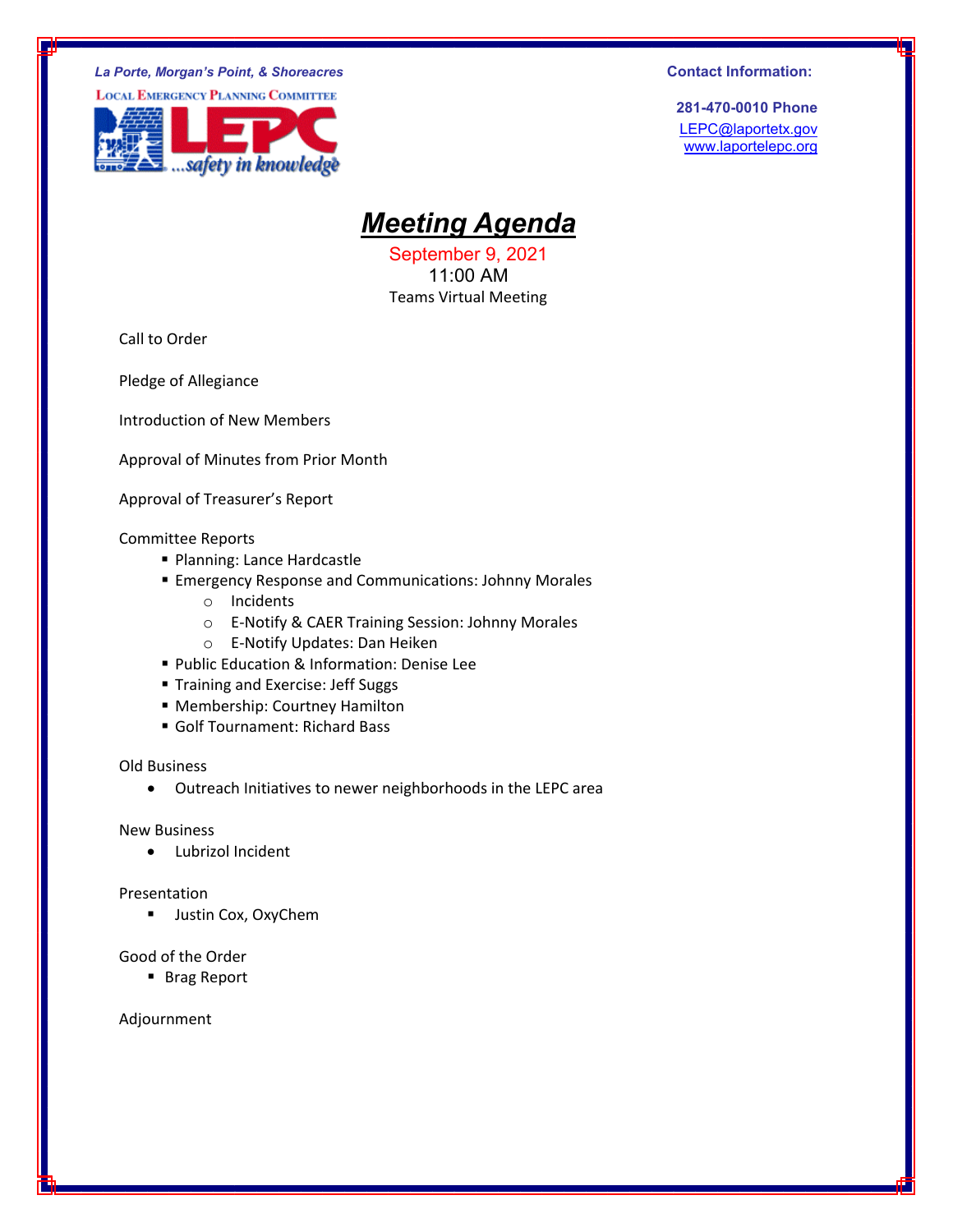La Porte, Morgan 's Point, & Shoreacres **Contact Information:** 



**281-470-0010 Phone** lepc@laportetx.gov www.laportelepc.org

## *Meeting Minutes*  August 12, 2021

### **Call To Order**

Justin Cox called to order the regular meeting of the LEPC on August 12, 2021 at 11:05 a.m. on a virtual Teams meeting.

#### **Introductions of New Members**

No introductions.

#### **Approval of Minutes from Last Meeting**

The July meeting minutes were displayed. No objections were made to the meeting minutes. Courtney Hamilton, INEOS Oligomers, made a motion to accept the July meeting minutes. Lance Hardcastle, LyondellBasell La Porte, seconded the motion. Vote was taken. Motion carried.

#### **Approval of Treasurer's Report from the Last Month**

The total available funds as of July 8, 2021 were \$119,563.57. The total receipts received in June totaled \$11,416.11. Disbursements totaled \$58,351.19. This left a remaining balance of \$72,628.49 on July 31, 2021. A motion by Agustin Benavides, Enterprise Products, was made to accept the July budget report. Burch Estes, Eurecat, seconded the motion. Vote was taken. Motion carried.

#### **Committee Reports**

**a. Planning – Lance Hardcastle:** Lance would like to thank the La Porte, Morgan's Point, & Shoreacres LEPC and David Bierling for all the work that was done on the Transportation Study over the past year.

#### **b. Emergency Response and Communications: Johnny Morales**

#### **1. Incidents –**

- **a)** On July 21<sup>st</sup> at 7:31 AM, a Level 3 notification was issued by Dow Chemical Bayport. The facility recommended a Shelter-In-Place (SIP) for industrial neighbors in the area. The product involved was confirmed by Dow as Hydroxyethyl Acrylate. Around 8 AM, the City issued a SIP for all areas of La Porte east of Bay Area Blvd. The City's EOC was activated with additional staffing. With the risk of an explosion at the incident site, the City, in coordination with Dow, recommended an evacuation of all business and residences within ½ mile radius of Dow Bayport. Out of an abundance of caution, the City also recommended an evacuation for Bayshore Elementary. After enough air monitoring data was collected to determine there was no threat to the community, the SIP was lifted at 10:45 AM. The evacuation zone remained in effect until 12pm, and the EOC remained active until 1 PM. Around 12:15 PM on Friday, July 23<sup>rd</sup>, Dow issued an All Clear for the incident. As a precautionary measure, they continued to work with CTEH to conduct air monitoring throughout the weekend
- **b)** On July 27<sup>th</sup> at 7:35 PM, the La Porte Dispatch Center received a 911 call from LyondellBasell La Porte requesting EMS for a chemical-related injury at their facility. It was soon confirmed that those injured had been exposed to acetic acid. The La Porte EOC was immediately activated with limited staffing. The EOC received information from the Fire Department and facility that the incident was contained to the LyondellBasell site. In total, sixty patients were triaged on site; thirty of the individuals were transported to hospitals across the area. Tragically, there were two fatalities as a result of the incident. The EOC remained activated until 11:15 PM.
- **2. E-Notify Update Dan Heiken:** Dan updated the CAER notification message at the request of the Emergency Communications committee.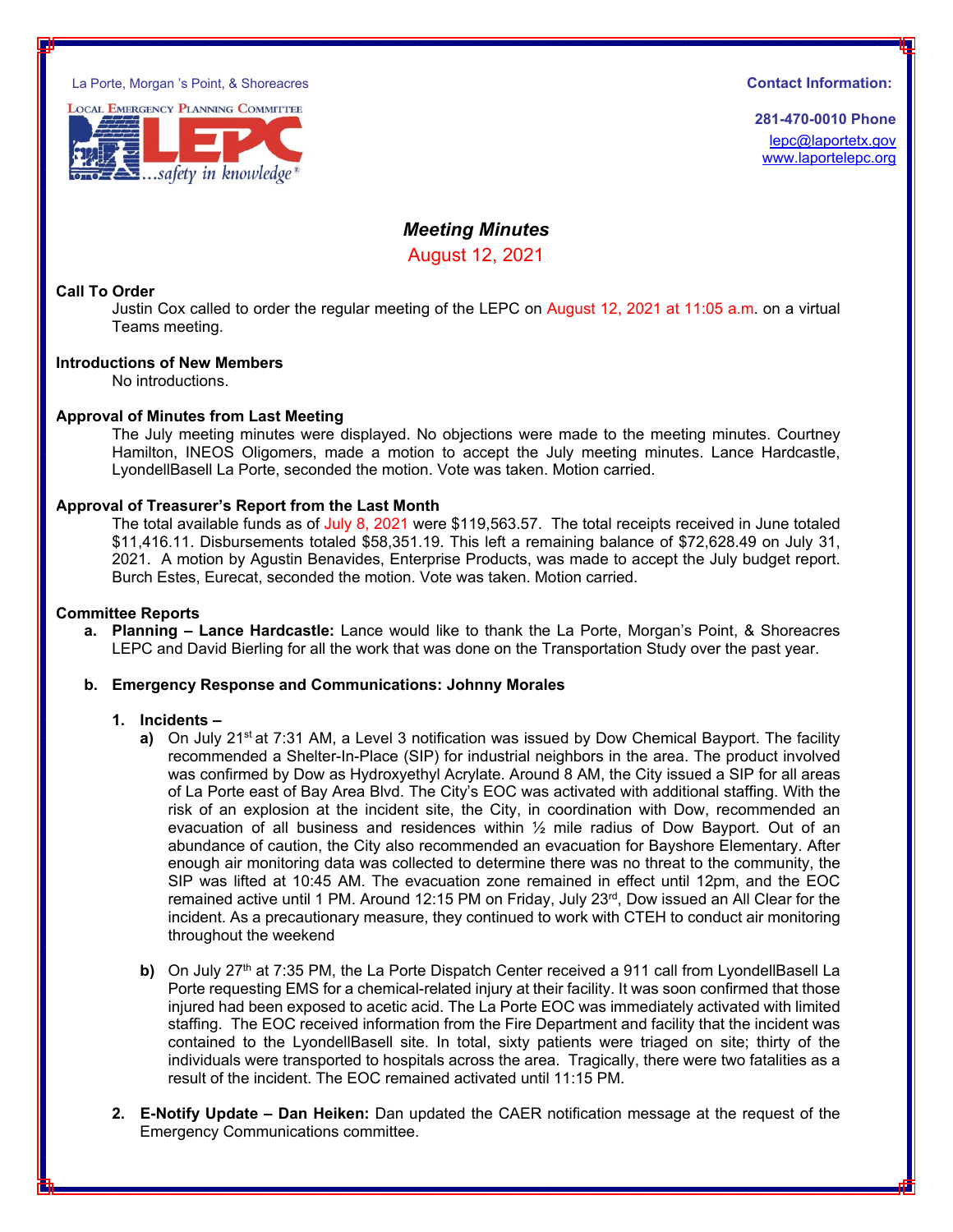- **3. Reverse Drills** Johnny reminded members to make sure to use the drill site on the E-notify website, once industry receives the call.
- **c. Public Education & Information Denise Lee:** Justin Cox presented on the LEPC and Shelter in Place at La Porte ISD's New Teacher Orientation, and received good feedback from attendees.
- **d. Training and Exercise Jeff Suggs:** The La Porte, Deer Park, and Pasadena LEPCs will participate in a joint drill on the same date as the CIMA Zone 4 Drill on October 19<sup>th</sup> at the Pasadena Convention Center.
- **e. Membership Committee Courtney Hamilton:** No report.
- **f. Golf Tournament Richard Bass:** The Golf Tournament will take place on October 13th, beginning at 12 PM, depending on COVID-19 conditions. Richard reminded members that are interested in participating to register as soon as possible. Also, please encourage members to spread the word with industry neighbors about the golf tournament.
- **g. Safety Fair Johnny Morales:** Due to COVID cases rising, the La Porte LEPC has postponed the annual Health and Safety Fair until next fall.

### **Old Business**

 **Emergency Preparedness Guide**: Residents in La Porte, Morgan's Point, and Shoreacres received their guides in the mail. Johnny stated that extra guides were printed for other events. Members who would like a copy can pick up one from the Police Department.

#### **New Business**

- **2022 Budget Proposal:** Justin presented the 2022 budget proposal to the LEPC members. Liability Insurance increased by \$25 based on actual costs in 2021. A new line item 5020 - SIP Video was added as a new expense for \$15,000 for 2022 project (this will be a one-time expense). Emerge/E-Notify decreased by \$5,000 based on actual costs in 2021. A motion was made to approve the 2022 budget proposal. Kristin Gauthier, City of La Porte, made motion to accept 2022 budget proposal. Steven Balmer, INEOS Oligomers seconded the motion. Vote was taken. Motion carried.
- **Back to Virtual Meetings:** Due to COVID cases rising across our state and area, the Executive Committee has made the decision to go back to virtual meetings for our monthly LEPC meetings, until further notice.

#### **Presentation**

 **David Bierling, Texas A&M Transportation Institute:** David Bierling presented the results of the transportation study that was conducted by the Texas A&M Transportation Institute by providing an overview of the final report.

#### **Good of the Order**

 **Brag Report:** The LEPC received a 2nd place trophy for their float in the 4th of July Parade, which was presented during the City Council meeting

#### **Adjournment**

**a.** A motion was made by Burch Estes, Eurecat, to adjourn the meeting. Motion seconded by Courtney Hamilton, INEOS Oligomers. Motion carried. Meeting adjourned at 12:00 p.m.